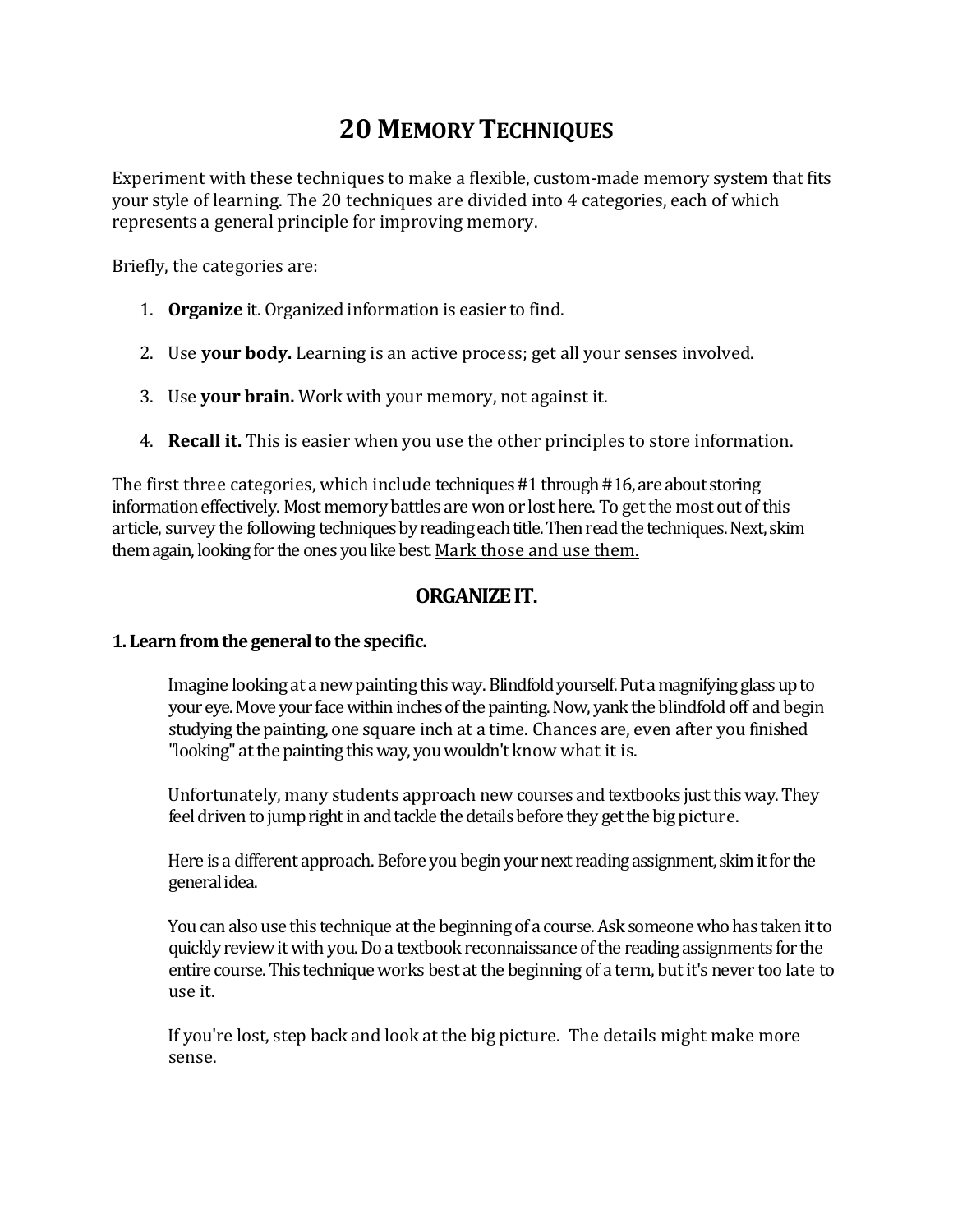#### **2. Make it meaningful.**

A sky diver will not become bored learning how to pack her parachute. Her reward for learning the skill is too important. Know what you want from your education, and then look for connections between what you want and what you are studying. If you're bogged down in quadratic equations, stand back for a minute. Think about how that math course relates to your goal of becoming an electrical engineer.

When information helps you get something you want, it's easier to remember. That is one reason it pays to be specific about what you want.

## **3. Create associations.**

The data already stored in your memory is arranged according to a scheme that makes sense to you. When you introduce new data, you can recall it more effectively if you store it near similar or related data.

Say you are introduced to someone named Greg. One way to remember his name would be to visualize another person you know named Greg. When you see the new Greg, your mind is more likely to associate him with a Greg you already know.

# **USE YOUR BODY.**

# **4. Learn it once, actively.**

According to an old saying, people remember 90 percent of what they do, 75 percent of what they see, and 20 percent of what they hear.

These percentages might not be scientifically provable, but the idea behind them is sound. Action is a greater memory enhancer. You can test this theory for yourself bystudying with the same energy you might bring to the dance floor or the basketball court.

When you sit at your desk, sit up. Sit on the edge of your chair, as if you were about to spring out of it and sprint across the room.

Try standing up when you study. It's harder to fall asleep in this position. Some people insist their brains work better when they stand.

Pace back and forth and gesture as you recite material aloud. Use your hands. Get your whole body involved in studying.

These techniques also are great ways to battle boredom. Boredom puts memory to sleep. Wake it by using your arms and legs as well as your eyes, ears, and voice.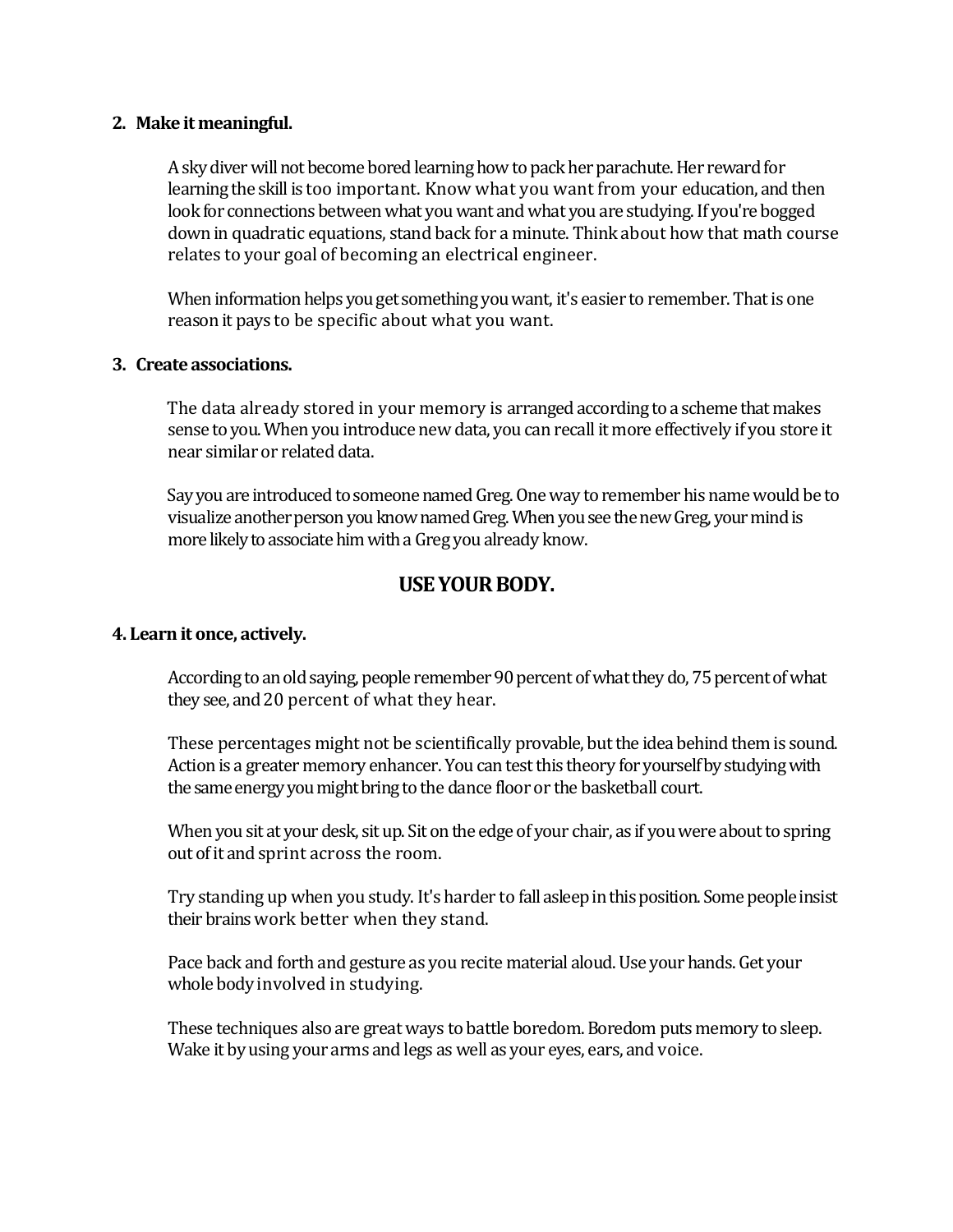Learning can be deceptive. Most learning, especially in higher education, takes place in a passive setting. Students are sitting down, quiet and subdued.

Don't be fooled. Learning takes energy. When you learn effectively, you are burning calories, even if you are sitting at a desk reading a textbook.

#### **5. Relax.**

When we're relaxed, we absorb new information quicker and recall it with greater accuracy. Some courses in accelerated and "whole mind" learning teach relaxation techniques.

Part of this is common sense. Students, who can't recall in formation during a final exam, when they are nervous, often can recite the same facts later, when they are relaxed.

This idea might seem to contradict technique #4, but it doesn't. Being relaxed is not the same as being drowsy, zoned out, or asleep. Relaxation is a state of alertness, free of tension, during which our minds can play with new information, roll it around, create associations with it, and apply many of other memory techniques. We can be active and relaxed.

Many books, tapes, and seminars are available to teach you howto relax. In addition, relaxation exercises are included in this book. Experiment with the exercises and apply them as you study. "Mellowing out" might do more than lower your blood pressure; it might help you succeed in school.

#### **6. Create pictures.**

Draw diagrams. Make cartoons. Use them to connect facts and illustrate relationships. Relationships within and among abstract concepts can be "seen" and recalled easily when they are visualized. The key is to use your imagination.

For example, in physics, Boyle's law states the pressure of a quantity of gas is inversely proportional to the volume the gas occupies. That is, if you cut the volume in half, you double the pressure. To remember this concept, you might picture someone "doubled over" using a bicycle pump. As she increases the pressure in the pump decreasing the volume in the pump cylinder, she seems to be getting angrier. By the time she is "boiling" (Boyleing) mad.

Another reason to create pictures is that visual information is associated with a different part of the brain than verbal information. When you create a picture of a concept, you are anchoring the information in two parts of your brain. This increases your chances of recalling that information.

To visualize relationships effectively, create action, such as the person using the pump. Make the picture vivid too. The person's face could be bright red. Make her ready to "boil". And involve all your senses. Imagine how cold the metal of the pump would feel and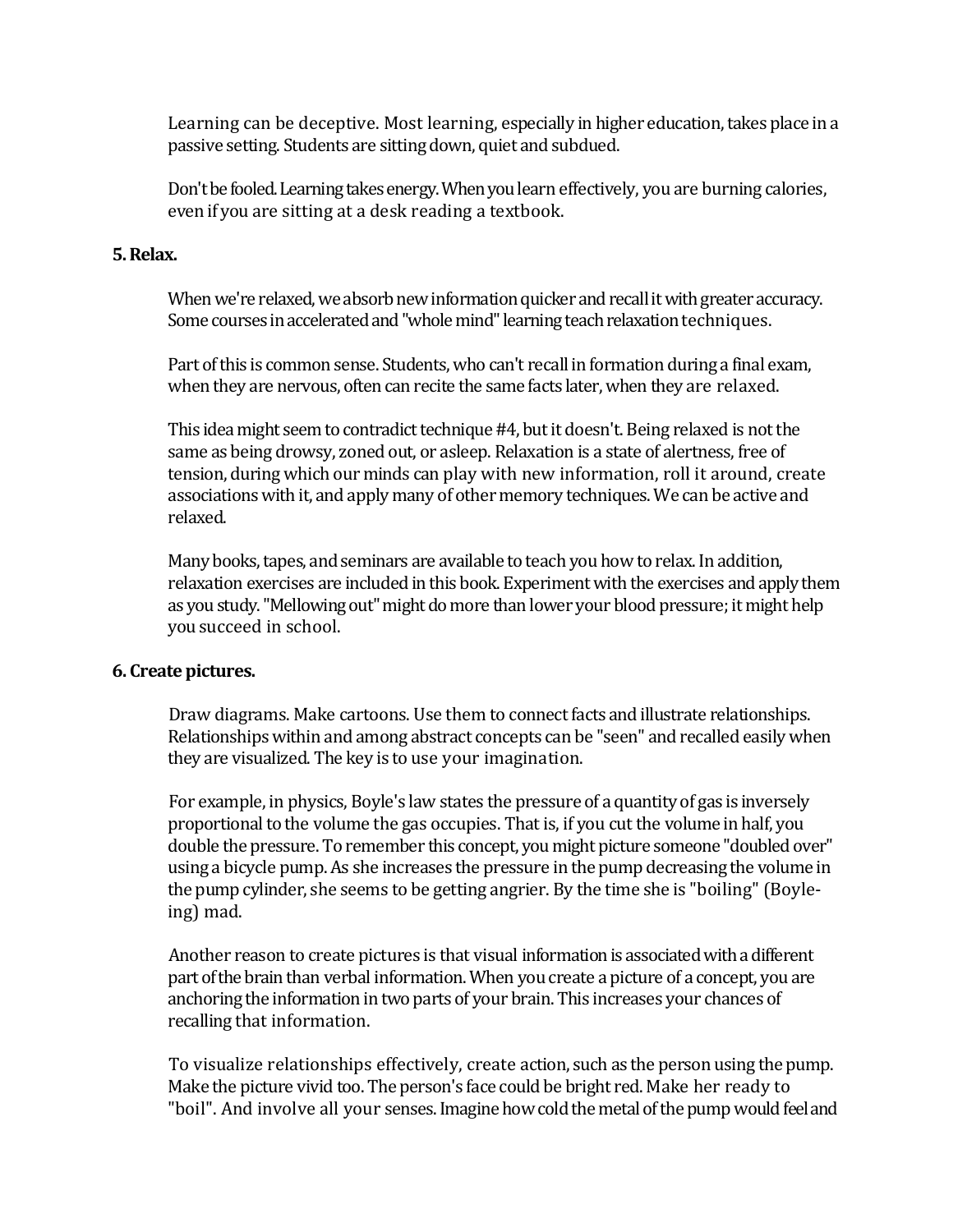how she would sound as she struggled and grunted with it. (She'd have to struggle. It would take incredible strength to double the pressure in a bicycle pump, not to mention a darn sturdy pump.)

#### 7. **Recite and repeat.**

When you repeat something out loud, you anchor the concept in two different senses. First, you get the physical sensation in your throat, tongue, and lips when voicing the concept. Second, you hear it. The combined result is synergistic, just as it is when you draw pictures. That is, the effect of using two different senses is greater than the sum of their individual effects.

The "out loud" part is important too. Reciting silently, in your head, can be useful—in the library, for example—but it is not as effective as making noise. Your mind can trick itself into thinking it knows something when it doesn't. Your ears are harder to fool.

The repetition part is important too. Repetition is the most common memory device because it works. Repetition blazes a trail through the pathways of your brain, making the information easier to find. Repeat a concept out loud until you know it, then say it five more times.

Recitation works best when you recite concepts in your own words. For example, if you want to remember, "The acceleration of a falling body due to gravity at sea level equals 32 feet per second per second," you might say, "Gravity makes an object accelerate 32 feet per second faster for each second that it's in the air at sea level." Putting the concept in your own words forces you to think about it.

Have some fun with this technique. Recite by writing a song about what you're learning. Sing it in the shower. Use any style you want ("Country, jazz, rock, or rap, when you sing out loud, learning's a snap!").

Or imitate someone. Imagine your textbook being read by Bill Cosby, Madonna, or Clint Eastwood. ("Go ahead, punk. Make my density equal mass over volume.")

Recite and repeat. It's a technique you can use anywhere.

# **8. Write it down.**

This technique is obvious, yet easy to forget. Writing a note to yourself helps you remember an idea, even if you never look at the note again.

You can extend this technique by writing it down not just once, but many times. Let go of the old images of being in elementary school and being forced to write, "I will not throw paper wads" 100 times on the chalkboard after school. Used with items that you choose to remember, repetitive writing is powerful technique.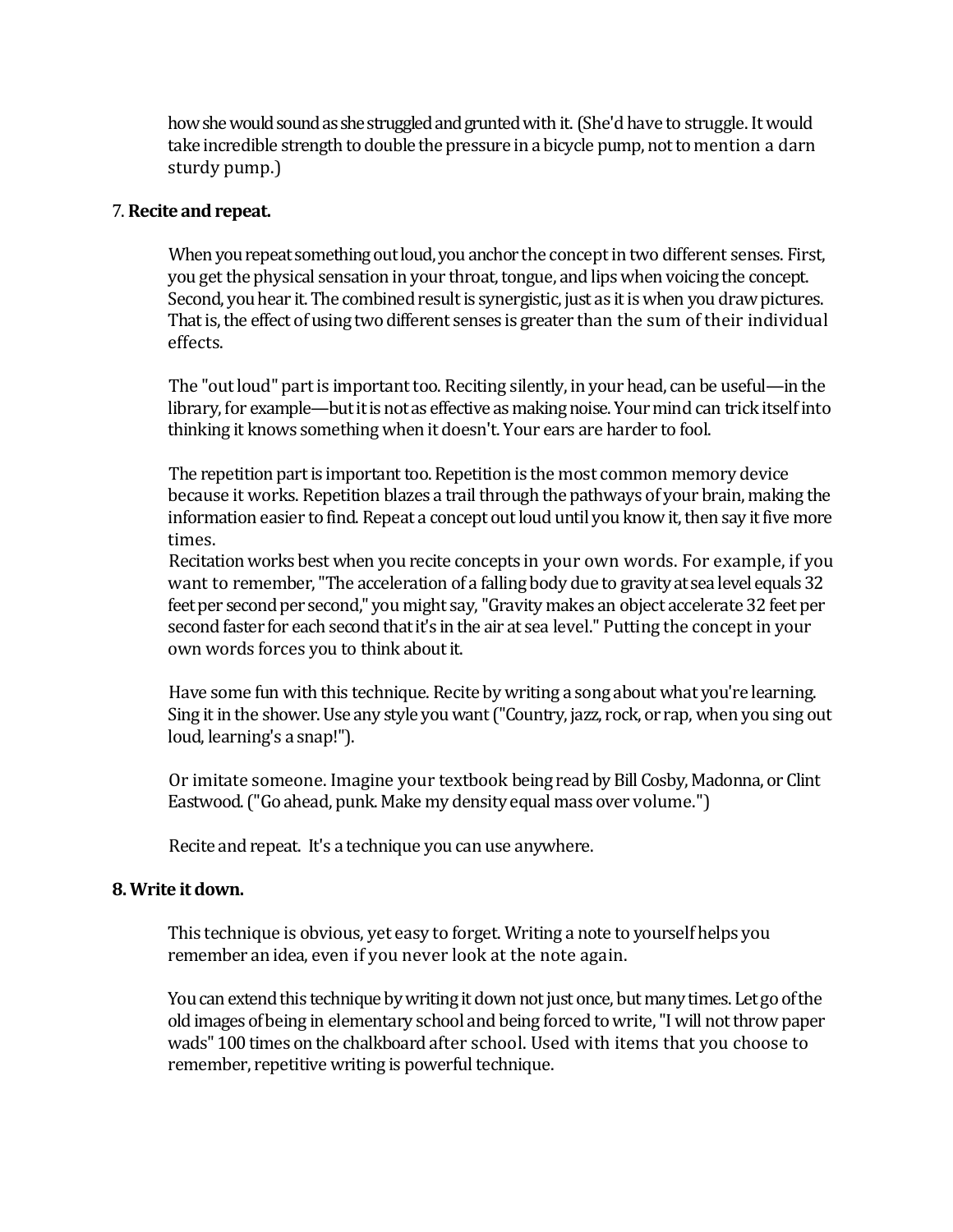Writing engages a different kind of memory than speaking. Writing prompts us to be more logical, coherent, and complete. Written reviews reveal gaps in knowledge that oral reviews miss, just as oral reviews reveal gaps that mental reviews miss.

Another advantage of written reviews is that they more closely match the way we're asked to remember materials in school. During your academic career, you'll probably take far more written exams than oral exams. Writing can be an effective way to prepare for tests.

Finally, writing is physical. Your arm, your hand, and your fingers join in. Remember, you remember what you do.

# **USE YOUR BRAIN.**

## **9. Reduce interference.**

Turn off the stereo when you study. Find a quiet place that is free from distraction. If there's a party at your house, go to the library. If you have a strong attraction to food, don't torture yourself by studying next to your refrigerator.

Two hours of studying in front of the television might be worth 10 minutes of studying where it is quiet. If you have two hours and want to study and watch television, it's probably better to study for an hour and watch television for an hour. Doing one at a time increases your ability to remember.

#### 10. Use daylight.

Study your most difficult subjects during daylight hours. Many people can concentrate more effectively during the day. The early morning hours can be especially productive, even for people who hate to get up with the sun.

# **11. Overlearn.**

One way to fight mental fuzziness is to learn more than you intended. Students often stop studying when they think they know the material well enough to pass the test. Another option is to pick a subject apart, examine it, add to it, and go over it until it becomes second nature.

This technique is especially effective for problem solving. Do the assigned problems, and then do more problems. Find another text and work similar problems. Make up your own problems and work those. When you pretest yourself in this way, the potential rewards are speed, accuracy, and greater confidence at exam time.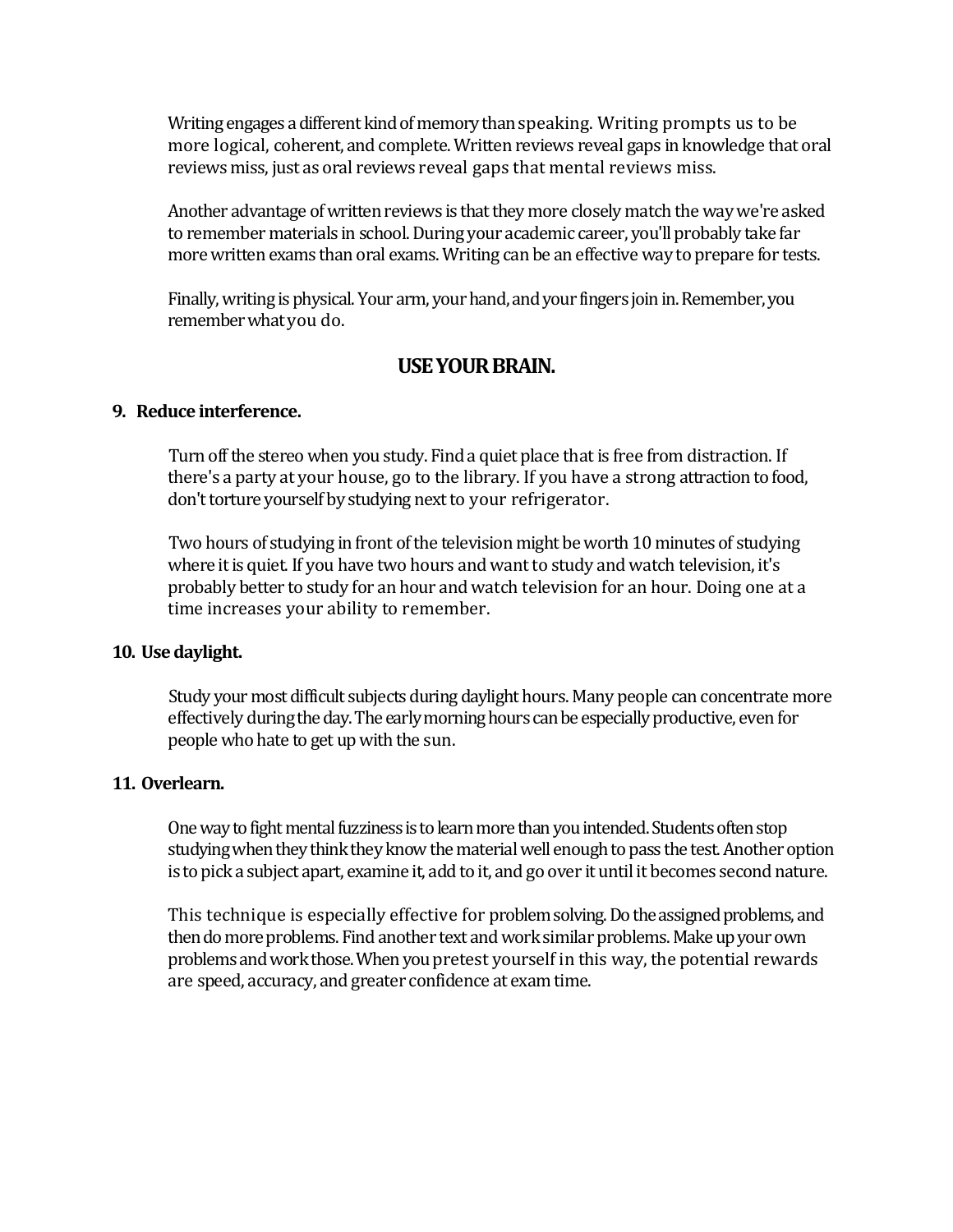#### **12. Escape the short-term memory trap.**

Short-term memory is different from the kind of memory you'll need during exam week. For example, most of us can look at an unfamiliar seven-digit phone number once and remember it long enough to dial it. Try recalling that number the next day.

Short-term memory can decay after a few minutes, and it rarely lasts more than several hours. A short review within minutes or hours of a study session can move material from short-term memory into long-term memory. That quick mini-review can save you hours of study time when exams roll around.

#### **13. Distribute learning.**

Marathon study sessions are not effective. You can get far more done in three two-hour sessions than in one six-hour session.

For example, when you are studying for your American history exam, study for an hour or two, and then wash the dishes. While you are washing the dishes, part of your mind reviews what you studied.

Return to American history for a while, and then call a friend. Even while you are in deep conversation, part of your mind will be reviewing history.

You can get more done if you take regular breaks, and you can use them as mini-rewards. After a productive study session, give yourself permission to make a short phone call, listen to a song, or play 10 minutes of hide-and-seek with your kids.

There is an exception to this idea. When you are engrossed in a textbook and cannot put it down, when you are consumed by an idea for a term paper and cannot think of anything else —keep going. The master student within you has taken over. Enjoy the ride.

#### **14. Be aware of attitudes.**

People who think history is boring tend to have difficulty remembering history. People who believe math is difficult tend to have difficulty recalling mathematical formulas. All of us can forget information that contradicts our opinions.

This is not the same as fighting your attitudes or struggling to give them up. Simply acknowledge them. Notice them. Your awareness can deflate an attitude that is blocking your memory.

One way to befriend a self-defeating attitude about a subject is to relate it to something you are interested in. For example, consider a person who is fanatical about cars. She can rebuild a motor in a weekend and considers that good time.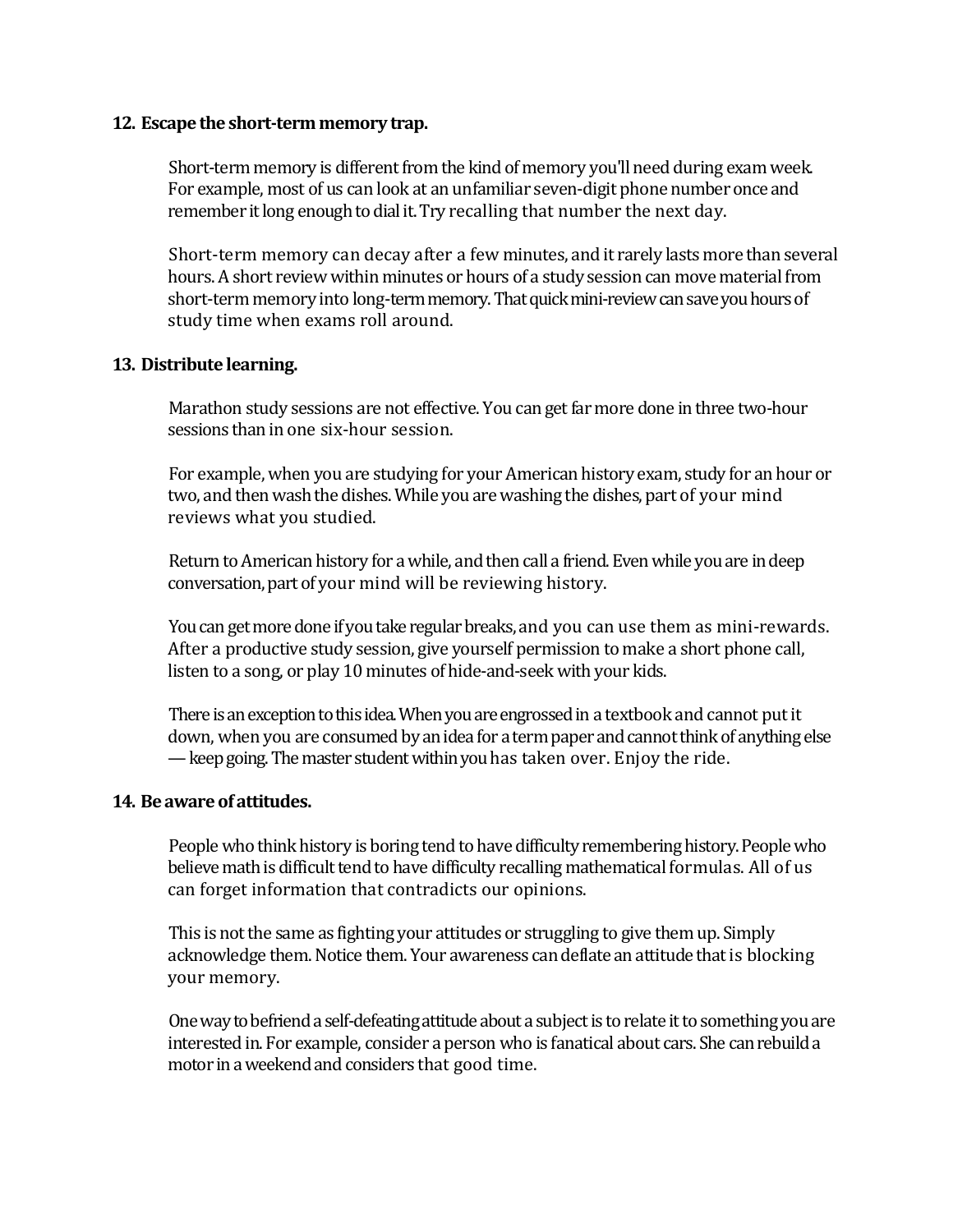From this apparently specialized interest, she can explore a wide realm of knowledge. She can relate the workings of an engine to principles of physics, math, and chemistry. Computerized parts in newer cars lead her to data processing. She can now study how cars have changed our cities and help create suburbs, a topic that includes urban planning, sociology, business, economics, psychology, and history.

We remember what we find interesting. If you think a subject is boring, remember, everything is related to everything else. Look for connections.

#### **15. Choose what not to store in memory.**

We can adopt an "information diet". Just as we choose to avoid certain foods, we can choose not to retain certain kinds of information.

Decide what's essential to remember from a reading assignment or lecture. Extract the core concepts. Ask what you'll be tested on as well as what you want to remember. Then apply memory techniques to those ideas.

#### **16. Combine memory techniques.**

All of these memory techniques work even better in combination with each other. Choose two or three techniques to use on a particular assignment. Experiment for yourself.

For example, after you take a few minutes to get an overview of a reading assignment (# 1), you could draw a quick picture to represent the main point (#6). Or you could overlearn that math formula (#11) by singing a jingle about it (#7) all the way to work. If you have an attitude that math is difficult, you could acknowledge that (#14), then you could distribute your study time in short, easy-to-handle sessions (#13).

Combining memory techniques is combining sight, sound, and touch when you study. The effect is synergistic.

# **RECALL IT.**

#### **17. Remembering something else.**

When you are stuck and can't remember something you know you know, remember something else that is related to it.

If you can't remember your great-aunt's name, remember your great-uncle's name. During an economics exam, if you can't remember anything about the aggregate demand curve, recall what you know about the aggregate supply curve. If you cannot recall specific facts, remember the example the instructor used during her lecture. Information is stored in the same area of the brain as similar information. Youcan unblock your recall by stimulating that area of your memory.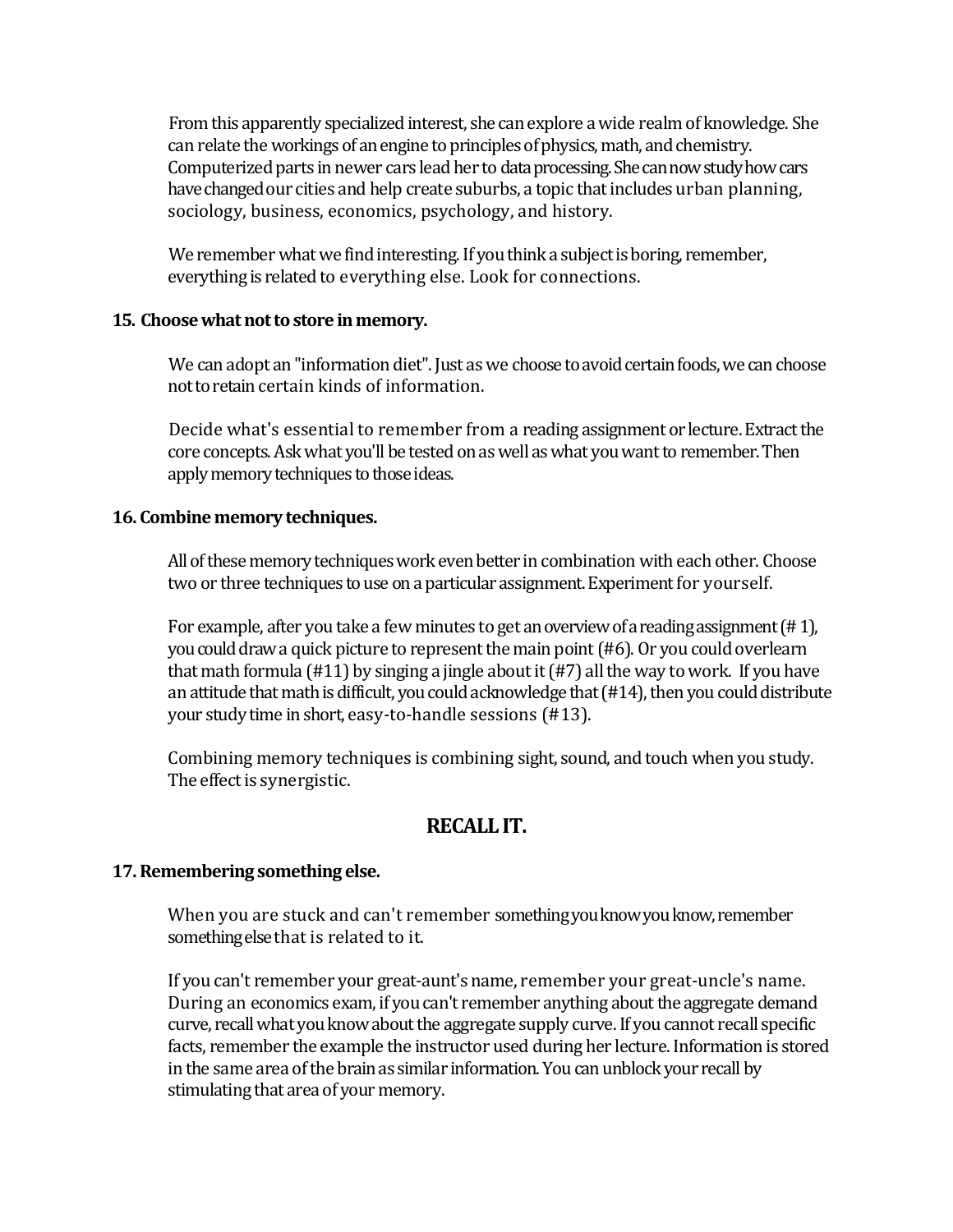A brainstorm is a good memory jog. When you are stumped in a test, start writing down lots of answers to related questions and —pop!—the answer you need is likely to appear.

#### **18. Notice when you do remember.**

Everyone has a different memory style. Some people are best at recalling information they've read. Others remember best what they've heard, seen, or done.

To develop your memory, notice when you recall information easily and ask yourself what memory techniques you're using naturally. Also notice when it's difficult to recall information. Let go of the temptation to judge yourself. Instead, be a reporter. Get the facts, and adjust your learning techniques. And remember to congratulate yourself when you remember.

#### **19. Use it before you lose it.**

Even information stored in long-term memory becomes difficult to recall if we don't use it regularly. The pathways to the information in our brains become faint with disuse. For example, you can probably remember your current phone number. What was your phone number 10 years ago?

This points to a powerful memory technique. To remember something, access it a lot. Read it, write it, speak it, listen to it, apply it—find some way to make contact with the material regularly. Each time you do that, you widen the neural pathway to the material and make it easier to recall the next time.

Another way to contact the material is to teach it. Teaching demands mastery. When you explain the function of the pancreas to a fellow student, you discover quickly whether you really understand the pancreas.

Study groups are especially effective because they put you on stage. The friendly pressure of knowing you'll teach the group helps to focus your attention.

#### **20. And remember you never forget.**

You might not believe that an idea or thought never leaves your memory. That's OK. In fact, it doesn't matter whether you agree with the idea or not. It can work for you anyway.

Test the concept. Adopt an attitude that says, "I never forget anything. I may have difficulty recalling something from my memory, but I never really forget it. All I have to do is find where I stored it."

Many people use the flip side of this technique and get the opposite results. "I never remember anything," they say over and over again. "I've always had a poor memory. I'm such a scatterbrain." That kind of negative self-talk is self-fulfilling.